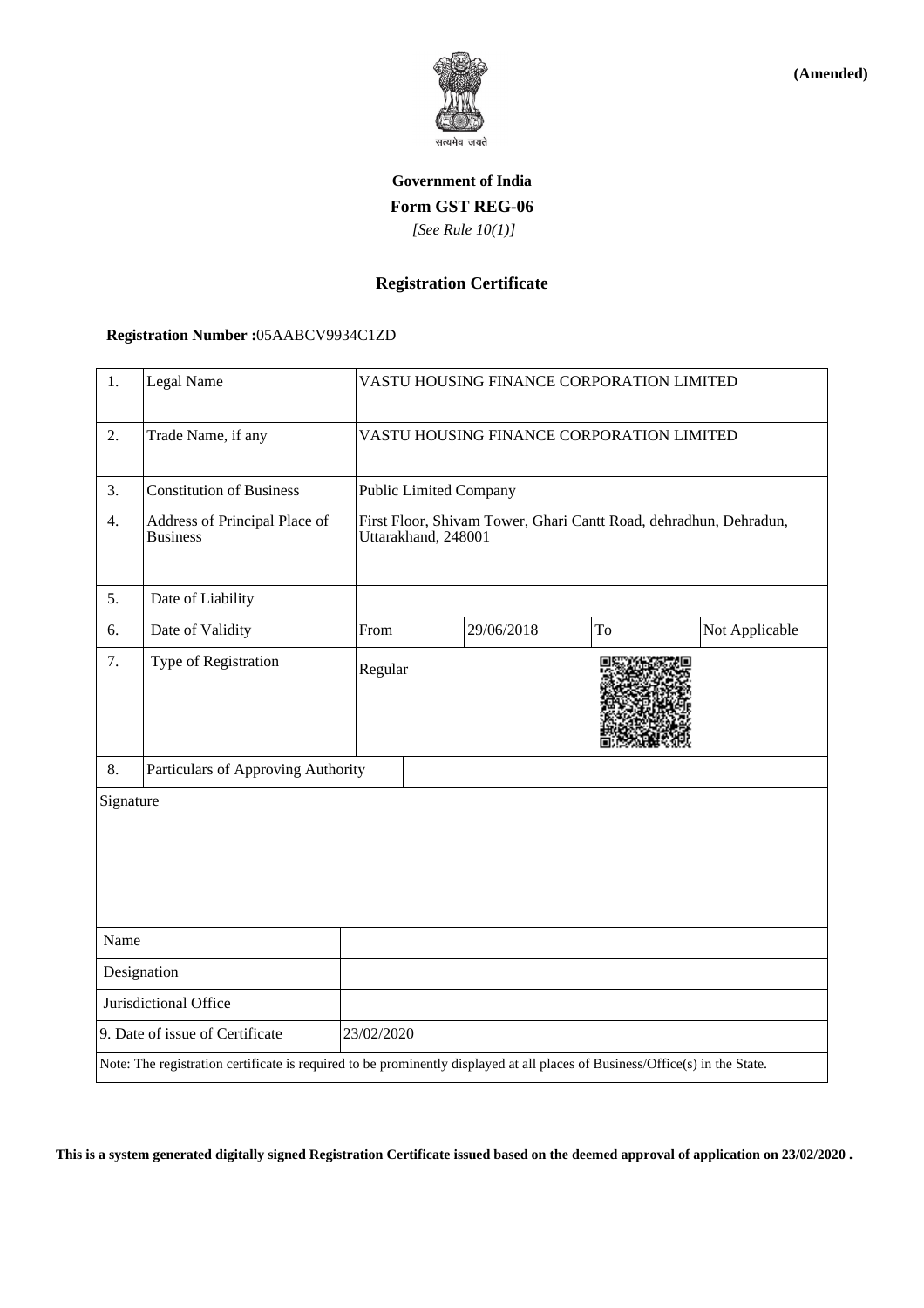

## **Details of Additional Place of Business(s)**

| <b>GSTIN</b>       | 05AABCV9934C1ZD                           |
|--------------------|-------------------------------------------|
| Legal Name         | VASTU HOUSING FINANCE CORPORATION LIMITED |
| Trade Name, if any | VASTU HOUSING FINANCE CORPORATION LIMITED |

Total Number of Additional Places of Business(s) in the State 2

Sr. No. Address

|   | Plot No. 1, 2nd floor, Shri Chandracharya Chowk, Haridwar, Haridwar, Uttarakhand, 249401                          |
|---|-------------------------------------------------------------------------------------------------------------------|
| 2 | Hall No 1, D1, D2 16-1, 17-1, Civil Lines, Udham Singh Nagar, Rudrapur, Udham Singh Nagar,<br>Uttarakhand, 263153 |